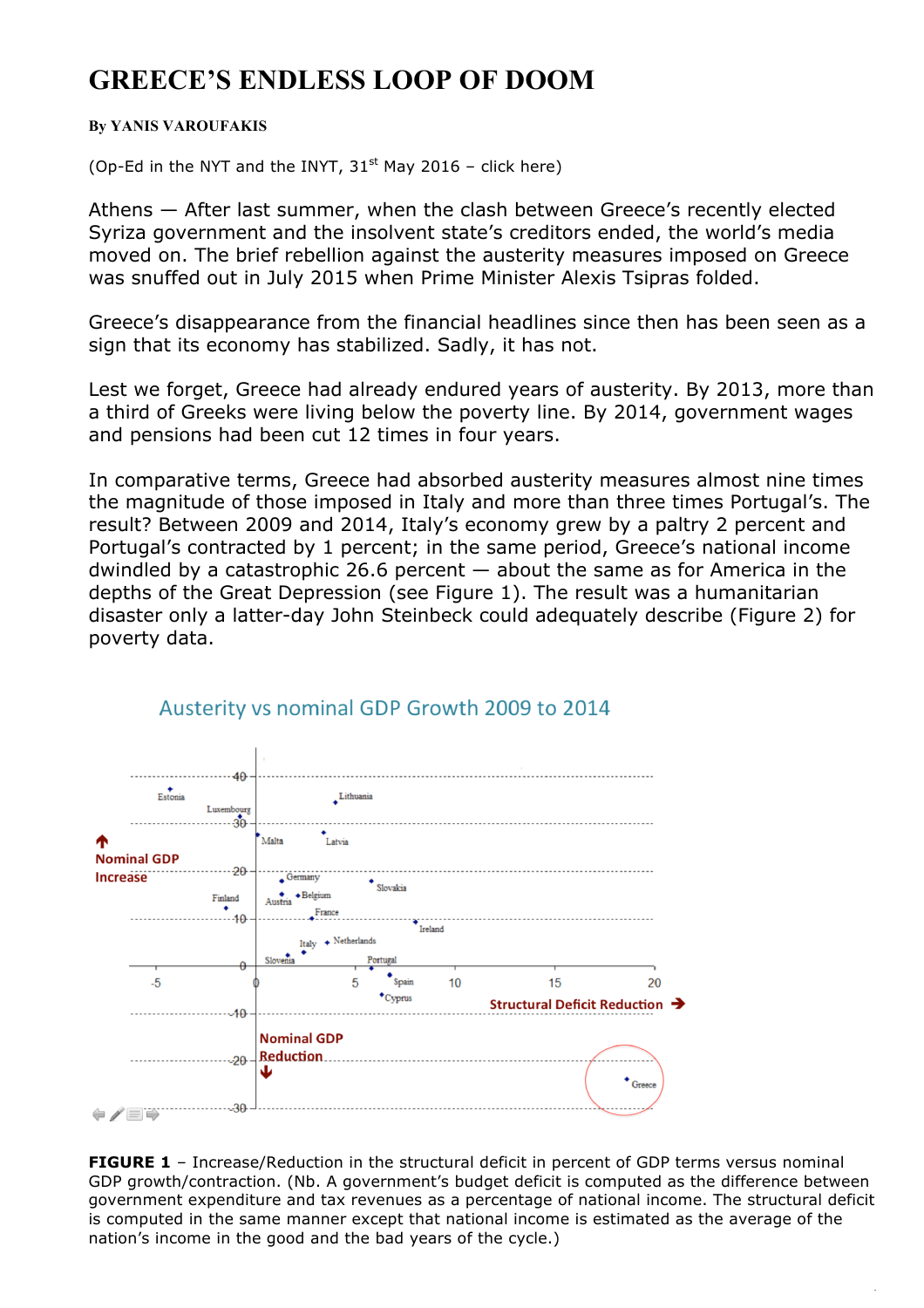

**FIGURE 2** – The left hand side graph shows the percentage of the Greek population whose income falls below the official poverty line. The right hand side graph depicts the fluctuations of the official poverty line (which is conventionally drawn to equal 60 percent of median income). The combination of these two graphs reveals the extent of the humanitarian crisis: Between 2009 and 2013 (Nb. data for 2014 and 2015 is not in yet), the poverty line has fallen (along with median income) from €7,178 to €4,608. Despite this momentous drop, the percentage of the population that fell below that free-falling poverty line shot up from 27.7 percent to 36 percent. Moreover, this distressing trend has been continuing unabated for another three years (2014 to 2016), as the official data is bound to confirm.

Against this background, Greek voters elected my party, Syriza, in January 2015 to negotiate an end to self-defeating austerity in exchange for serious reforms. With the state now living within its means (i.e. new government expenditure was slightly lower than tax revenues), I strove, as the country's new finance minister, to convince our European and institutional lenders that their interest and ours would best be served by reducing tax rates and avoiding further cuts to already much reduced pensions. As a compromise, I even promised a "deficit brake" — automatic tax hikes that would kick in if government revenues did not pick up within an agreed period.

Our sensible debt restructuring ideas and my deficit brake proposal fell on deaf ears, and I resigned. Greece's creditors insisted instead on even higher sales taxes, as well as new cuts in pensions and wages. The Greek government's capitulation to the creditors even involved a preposterous obligation that all Greek companies should pay, immediately and in full, their estimated tax *for the next year*. The cruel screw of austerity turned again.

Once the new measures were implemented, incomes in Greece, which had picked up slightly while we put austerity on hold, began to fall again. (Figure 3 demonstrates that, indeed, the second quarter of 2015, when austerity was on hold, was the only quarter since 2008 of positive nominal income growth.)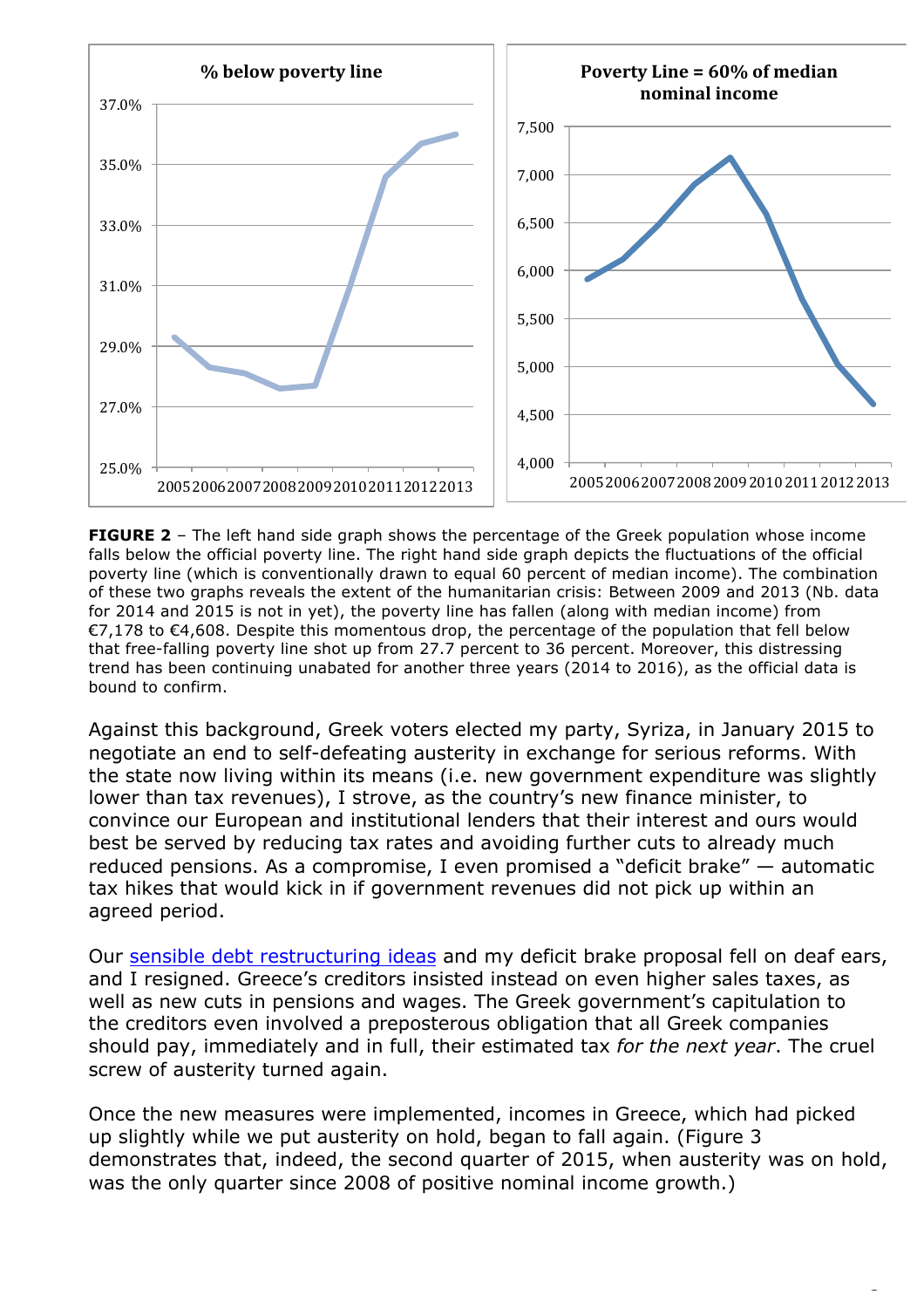| 2009 | IV           | 0.6%                            |
|------|--------------|---------------------------------|
| 2010 | I            | 1.7%                            |
|      | II           | $-4.7%$                         |
|      | Ш            | $-5.9%$                         |
|      | IV           | $-9.5%$                         |
| 2011 | ı            | $-10.0%$                        |
|      | $\mathbf{I}$ | $-7.5%$                         |
|      | Ш            | $-6.7%$                         |
|      | IV           | $-9.5%$                         |
| 2012 | I            | $-7.6%$                         |
|      | Π            | $-8.7%$                         |
|      | Ш            | $-7.5%$                         |
|      | IV           | $-6.8%$                         |
| 2013 | I            | $-6.5%$                         |
|      | II           | $-5.4%$                         |
|      | Ш            | $-4.4%$                         |
|      | IV           | $-6.5%$                         |
| 2014 | I            | $-4.0%$                         |
|      | II           | $-3.2%$                         |
|      | Ш            | 0.9%                            |
|      | IV           | $-0.2%$                         |
| 2015 | I            | $-0.1%$                         |
|      | II           | 0.5%<br>F                       |
|      | Ш            | $-2.6%$<br>$\overline{(\cdot)}$ |
|      | IV           | $-1.0%$<br>W                    |
| 2016 | I            | Α<br>$-1.4%$<br>n               |
|      |              |                                 |



**FIGURE 3** – On the left, seasonally unadjusted quarterly annualized) nominal GDP growth (Nb. Note that 2015Q2 was the only quarter of positive nominal income change. bove, the downward path of nominal GDP in absolute numbers (GDP measured in market prices).

But the bank closures that were forced by Greece's creditors to make our government yield, and the new austerity that followed, revived the recession (see, again, Figure 3). This increased the number of nonperforming loans on banks' balance sheets  $-$  up to an astounding 45 percent of all loans  $-$  with the effect of denying credit to potentially profitable export-oriented firms. One in every two Greek families has no member earning a wage, while the cuts in public spending mean that for the past two years less than 10 percent of the jobless receive any unemployment benefit.

Behind the grim numbers, an ugly reality looms, one that gets uglier by the day. Small businesses have been crushed by punitive taxes, and a wave of home foreclosures is on the horizon. Greece's hospitals are running out of basic necessities, while our universities cannot even afford to provide toilet paper in their restrooms. In Athens, these days, only the soup kitchens can be said to be flourishing.

Amid this endless suffering, have any lessons been learned? It seems not.

Greece's economic misery seemed set to provoke a new standoff recently — except that, this time, it was between the International Monetary Fund and the European Union's Brussels-Berlin nexus. Chancellor Angela Merkel of Germany is reluctant to confess to the Bundestag that Greece's bailout loans were always unsustainable. To